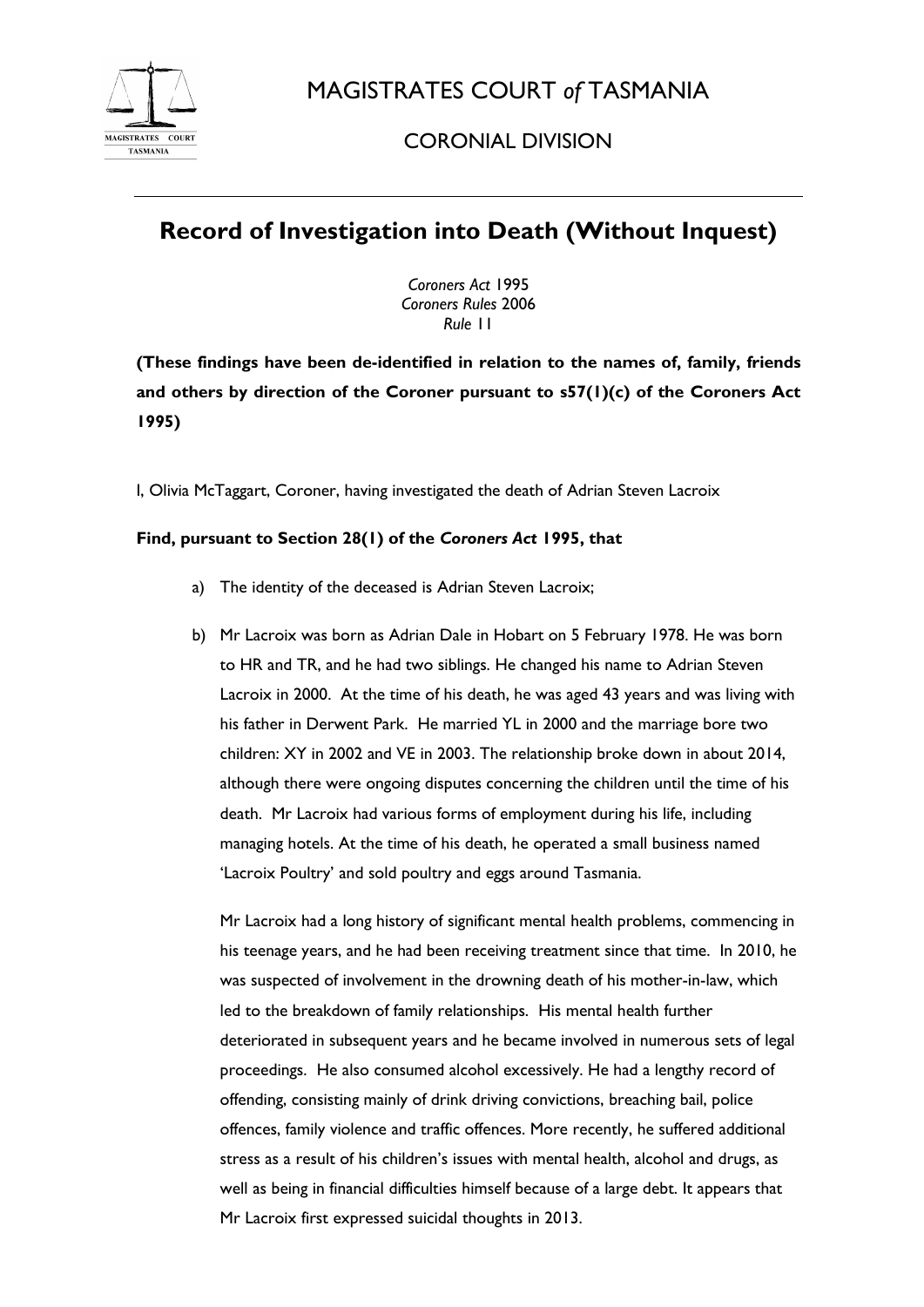At 6.10pm on 6 March 2021, two police officers attended Mr Lacroix's residential address as he was reported to be "ranting and raving" outside his house. It was also reported that he had a cleaver and knife in the vehicle, a BMW X5. He became abusive towards the officers and returned inside his house. Not long after the police left, he took his father's BMW X5 and drove away from the residence, travelling alone. He had a number of chickens in the vehicle and was intending to drive to Avoca and then to Sheffield, where he would deliver the chickens.

Between 6.30pm and 7.30 pm, Mr Lacroix was seen driving on the Midland Highway northbound lane towards Launceston.

About 7.18pm, he left a telephone voice message for his lawyer expressing irrational views and indicating that he would "indict" particular people and put them in prison.

About 8.30pm Mr Lacroix was seen by witnesses driving in a manner described as highly erratic and aggressive. At Epping Forest he alighted from his vehicle and interacted with a parked motorist in an intimidating manner. It was apparent that he was highly intoxicated. According to the witnesses, he was stumbling, slurring his words and smelled strongly of alcohol.

Mr Lacroix then attempted suicide by standing in the middle of the highway with arms raised above his head. The driver managed to stop a few metres in front of him. He told the driver who managed to avoid hitting him: "*I'm ok but you didn't do what I wanted*".

Immediately after that incident, Mr Lacroix returned to his vehicle and commenced driving erratically, the vehicle impacting with the centre wire barrier of the highway. Mr Lacroix again left the car, waving his hands and stumbling towards an oncoming vehicle, attempting to have that vehicle hit him. That did not occur. He then returned to his vehicle and drove off at speed, after reversing into another vehicle behind him occupied by a family with two young children. He then parked the vehicle on the grass verge on the left side of the road two kilometres further on.

At 9.18pm another motorist was driving a Holden Colorado on the highway at the location of the parked BMW. He was driving under the speed limit of 110km/h. He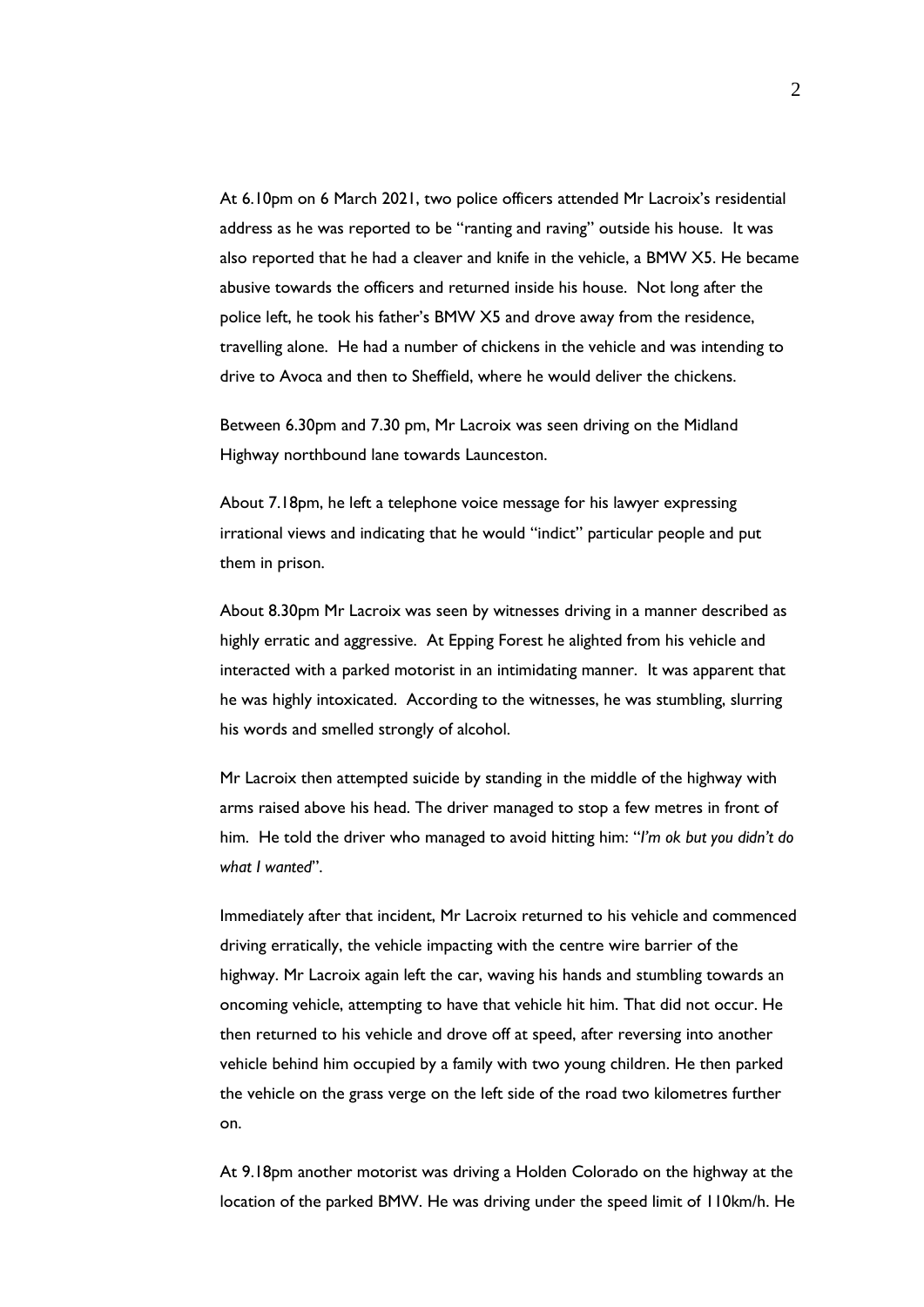had not consumed alcohol or drugs. He was driving carefully as he had seen the incident that had happened moments previously. The lights of the Holden Colorado were on low beam as he had turned off the high-beam lights when he stopped by the previous incident site. He noticed the BMW parked at the roadside with its interior lights activated. At that time, and unbeknownst to the motorist or his front seat passenger, Mr Lacroix had been present in the area of the centre cable barrier separating the north and south bound traffic lanes. He may have concealed himself behind the cable barrier. Without the motorist having any opportunity to avoid him, Mr Lacroix stepped directly into the path of the Holden Colorado, facing that vehicle. He impacted with the driver's side headlight area of the vehicle, which was travelling at 86km/h at the time of impact. Mr Lacroix died instantly.

- c) Mr Lacroix died due to head, chest and abdominal injuries. He caused the injuries to himself with the specific intention of ending his life. He was intent upon this course and no other person could have prevented his death. Although he had formed the intention to end his life, it may not have been the product of a rational mind. He was highly intoxicated there appeared to be elements of delusional thinking caused by his mental illness. His blood alcohol content taken from a sample at autopsy was 0.276 g/100mL. I note that before his death Mr Lacroix had inflicted a knife wound upon himself to the abdomen but it was superficial and did not contribute to the death.
- d) Mr Lacroix died on 6 March 2021 at Epping Forest, Tasmania.

In making the above findings, I have had regard to the evidence gained in the investigation into Mr Lacroix's death. The evidence includes:

- The Police Report of Death for the Coroner;
- An opinion of the pathologist who conducted the autopsy;
- Affidavits of life extinct and identification;
- Affidavit of NY
- Affidavit of the previous legal practitioner of Mr Lacroix;
- Affidavits of seven motorists who saw or engaged with Mr Lacroix prior to the crash;